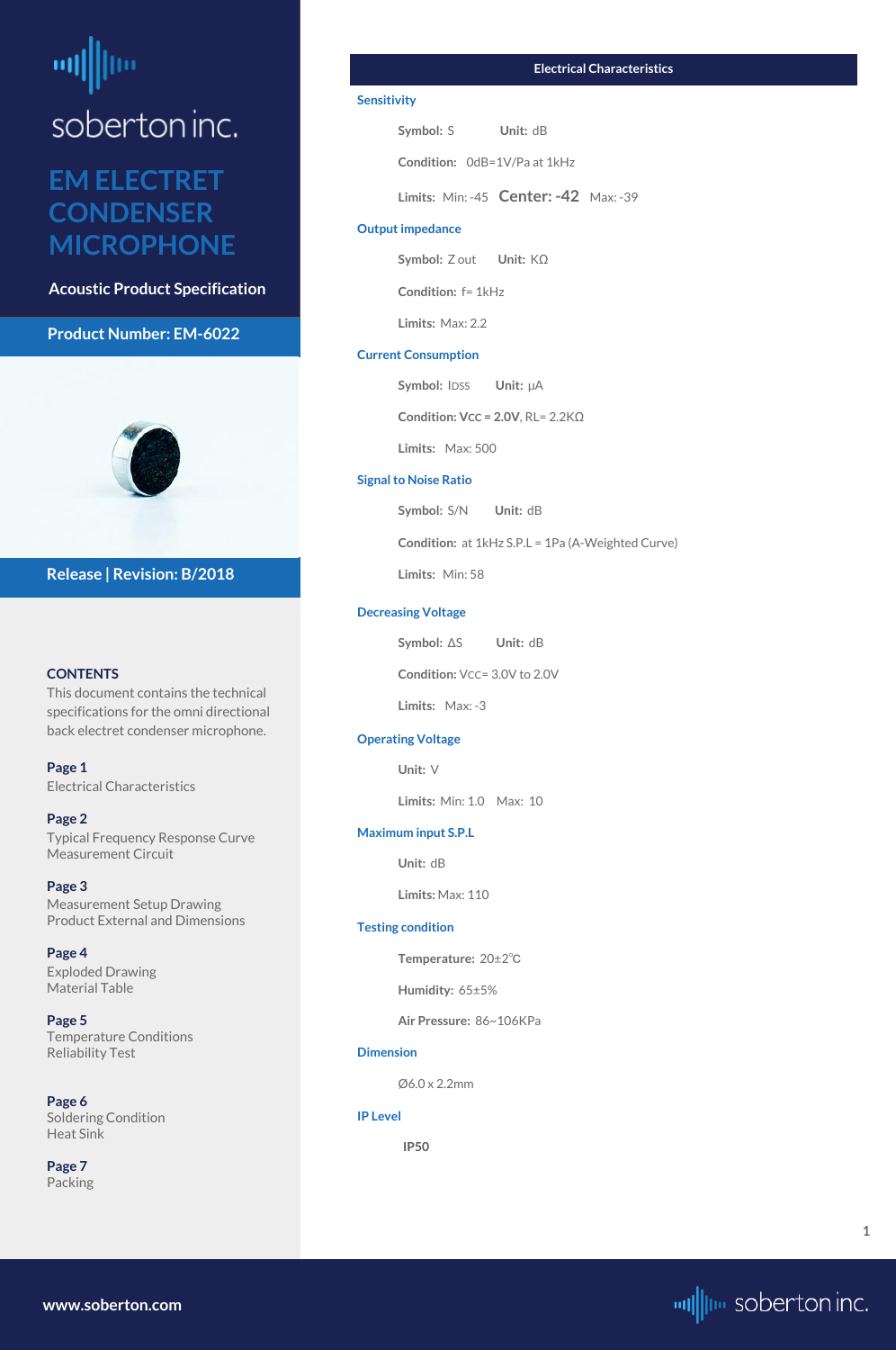# <span id="page-1-0"></span>뻬

soberton inc.

## **EM ELECTRET CONDENSER MICROPHONE**

**Acoustic Product Specification**

#### **Product Number: EM-6022**



#### **CONTENTS**

This document contains the technical specifications for the omni directional back electret condenser microphone.

**[Page 1](#page-0-0)** [Electrical Characteri](#page-0-0)stics

#### **Page 2**

Typical Frequency Response Curve Measurement Circuit

#### **[Page 3](#page-2-0)**

[Measurement Setup Drawing](#page-2-0) [Product External and Dimensions](#page-2-0)

#### **[Page 4](#page-3-0)**

[Exploded Drawing](#page-3-0)  [Material Table](#page-3-0)

**[Page 5](#page-4-0)** [Temperature Conditions](#page-4-0) [Reliability Test](#page-4-0)

**[Page 6](#page-5-0)** [Soldering Condition](#page-5-0) [Heat Sink](#page-5-0)

**[Page](#page-6-0) 7** [Packing](#page-6-0)

**Release | Revision: B/2018**

**[www.soberton.com](http://www.soberton.com)**



#### **Typical Frequency Response Curve**

#### **Frequency Response**



#### **Standard Test Fixture**

| Frequency(Hz) | Lower Limit(dB) | <b>Upper Limit(dB)</b> |
|---------------|-----------------|------------------------|
| 50            | $-6$            | $+3$                   |
| 100           | $-3$            | $+3$                   |
| 800           | $-3$            | $+3$                   |
| 1000          | $\overline{0}$  | $\overline{O}$         |
| 1200          | $-3$            | $+3$                   |
| 3000          | $-3$            | $+8$                   |
| 5000          | $-3$            | $+8$                   |
| 10000         | -8              | $+8$                   |

#### **Measurement Circuit**

**RL = 2.2KΩ Vs = 2.0V C1** = **10pF C2** = **33pF C = 1µF**

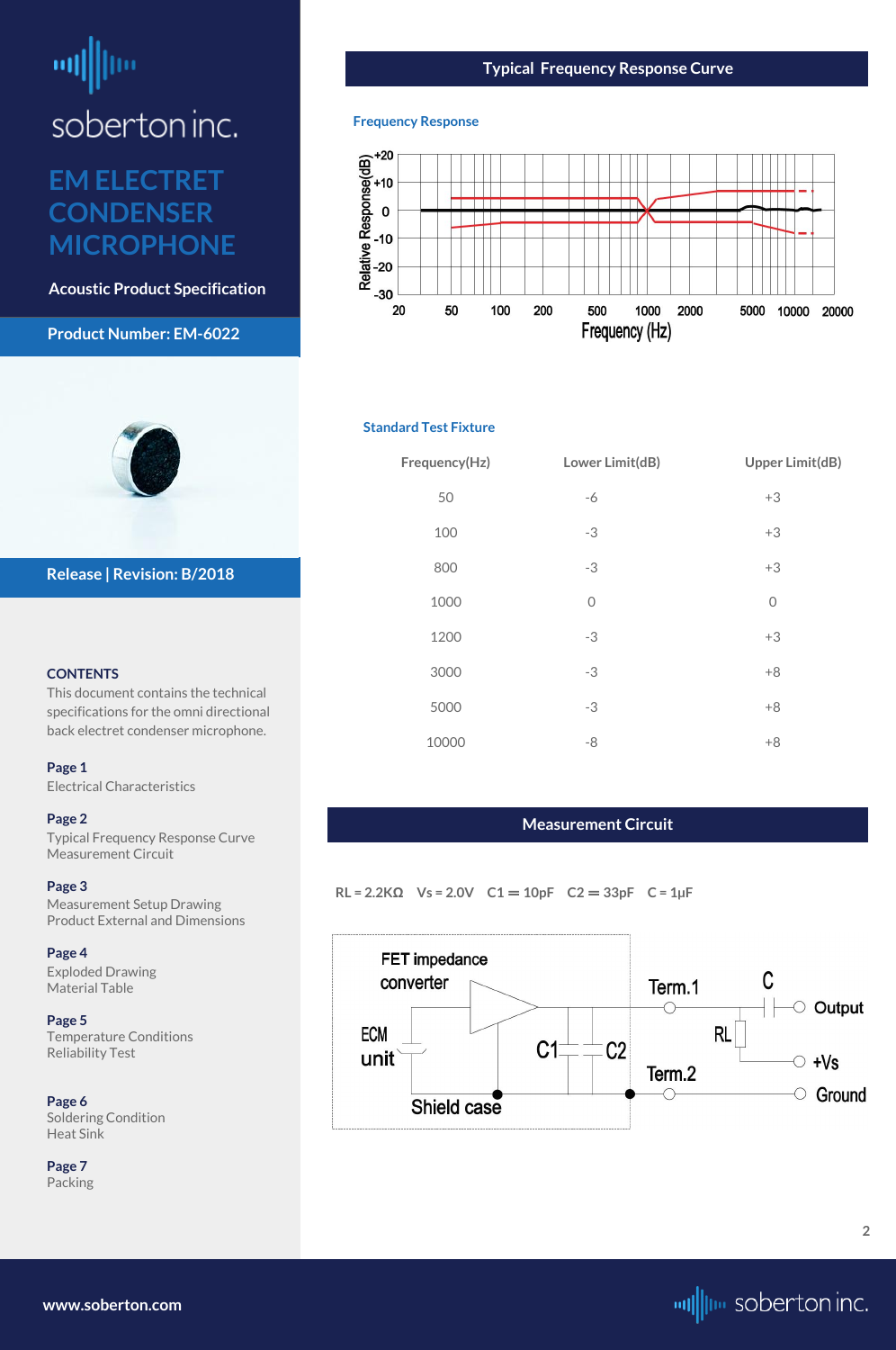# <span id="page-2-0"></span>画

soberton inc.

## **EM ELECTRET CONDENSER MICROPHONE**

**Acoustic Product Specification**

#### **Product Number: EM-6022**



#### **CONTENTS**

This document contains the technical specifications for the omni directional back electret condenser microphone.

**[Page 1](#page-0-0)** [Electrical Characteri](#page-0-0)stics

#### **[Page 2](#page-1-0)**

[Typical Frequency Response Curve](#page-1-0) [Measurement Circuit](#page-1-0)

#### **Page 3**

Measurement Setup Drawing Product External and Dimensions

#### **[Page 4](#page-3-0)**

[Exploded Drawing](#page-3-0)  [Material Table](#page-3-0)

**[Page 5](#page-4-0)** [Temperature Conditions](#page-4-0) [Reliability Test](#page-4-0)

**[Page 6](#page-5-0)** [Soldering Condition](#page-5-0) [Heat Sink](#page-5-0)

**[Page](#page-6-0) 7** [Packing](#page-6-0)



#### **Release | Revision: B/2018**



#### **Measurement Setup Drawing**



#### **Product External and Dimension**

Unit: mm





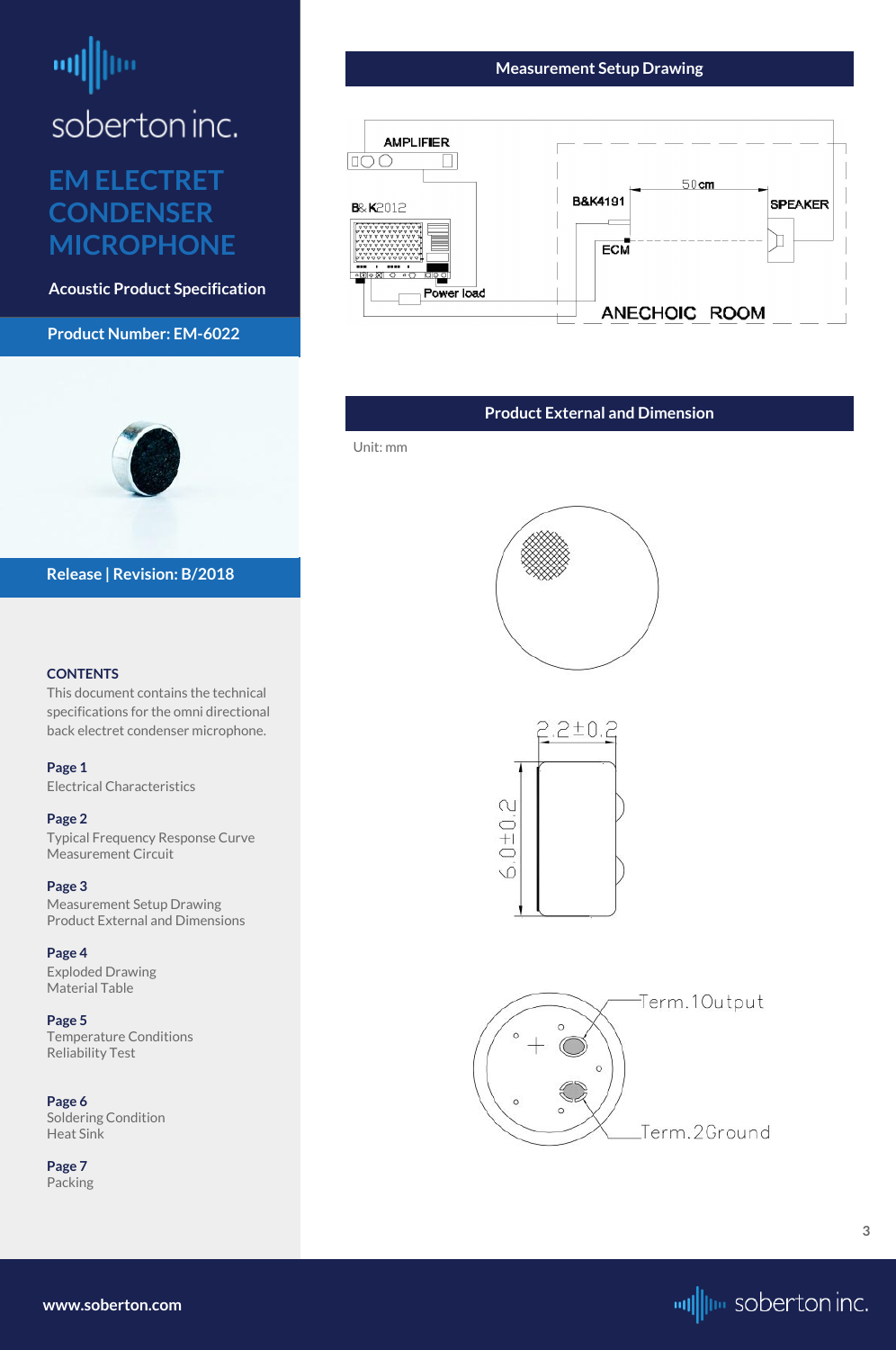# <span id="page-3-0"></span>шĮ

## soberton inc.

### **EM ELECTRET CONDENSER MICROPHONE**

**Acoustic Product Specification**

#### **Product Number: EM-6022**



#### **CONTENTS**

This document contains the technical specifications for the omni directional back electret condenser microphone.

**[Page 1](#page-0-0)** [Electrical Characteri](#page-0-0)stics

**[Page 2](#page-1-0)** [Typical Frequency Response Curve](#page-1-0) [Measurement Circuit](#page-1-0)

**[Page 3](#page-2-0)** [Measurement Setup Drawing](#page-2-0) [Product External and Dimensions](#page-2-0)

**Page 4** Exploded Drawing Material Table

**[Page 5](#page-4-0)** [Temperature Conditions](#page-4-0) [Reliability Test](#page-4-0)

**[Page 6](#page-5-0)** [Soldering Condition](#page-5-0) [Heat Sink](#page-5-0)

**[Page](#page-6-0) 7** [Packing](#page-6-0)

#### **Release | Revision: B/2018**

**www.soberton.com**



| No.            | <b>Part Name</b>           | <b>Material</b> | Quantity       | <b>Remark</b> |
|----------------|----------------------------|-----------------|----------------|---------------|
| $\mathbf 1$    | Felt                       | Non Weave Cloth | $\mathbf 1$    |               |
| $\overline{2}$ | Case                       | Al & Mg Alloy   | $\mathbf 1$    |               |
| 3              | <b>Polarized Diaphragm</b> |                 | $\mathbf{1}$   |               |
| 4              | Spacer                     |                 | $\mathbf{1}$   |               |
| 5              | <b>Electret Plate</b>      |                 | $\mathbf{1}$   |               |
| 6              | <b>Housing Chamber</b>     |                 | $\mathbf 1$    |               |
| 7              | <b>Copper Ring</b>         |                 | $\mathbf 1$    |               |
| 8              | <b>PCB</b>                 | FR-4            | $\mathbf 1$    |               |
| 9              | Chip Capacitor             |                 | $\overline{2}$ | $10pF+33pF$   |
| 10             | FET                        |                 | $\mathbf 1$    |               |

#### **Exploded Drawing and Material Table**





**4**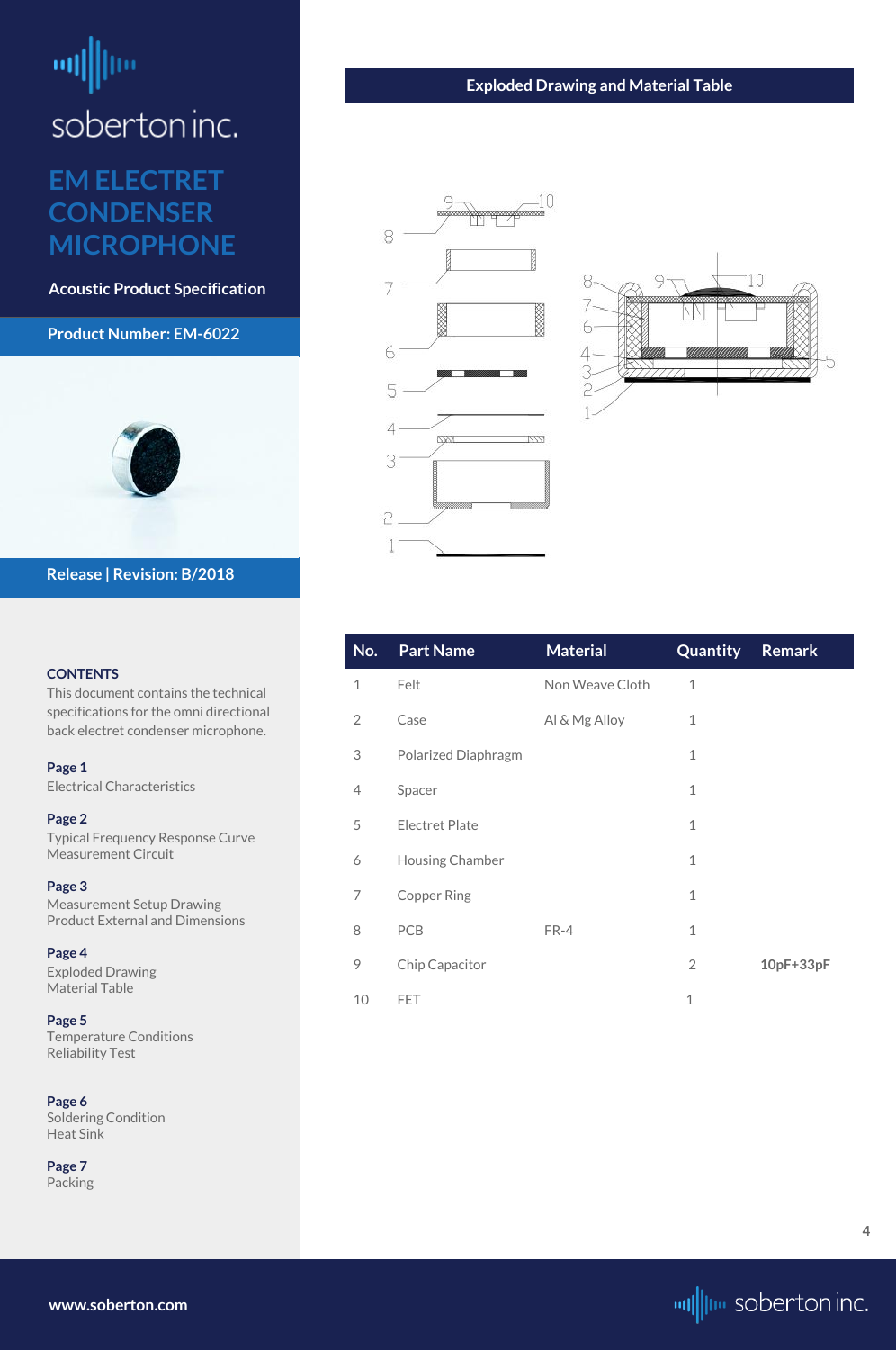<span id="page-4-0"></span>soberton inc.

### **EM ELECTRET CONDENSER MICROPHONE**

**Acoustic Product Specification**

#### **Product Number: EM-6022**



#### **CONTENTS**

This document contains the technical specifications for the omni directional back electret condenser microphone.

**[Page 1](#page-0-0)** [Electrical Characteri](#page-0-0)stics

#### **[Page 2](#page-1-0)**

[Typical Frequency Response Curve](#page-1-0) [Measurement Circuit](#page-1-0)

#### **[Page 3](#page-2-0)**

[Measurement Setup Drawing](#page-2-0) [Product External and Dimensions](#page-2-0)

**[Page 4](#page-3-0)** [Exploded Drawing](#page-3-0)  [Material Table](#page-3-0)

#### **Page 5** Temperature Conditions Reliability Test

#### **[Page 6](#page-5-0)** [Soldering Condition](#page-5-0) [Heat Sink](#page-5-0)

**[Page](#page-6-0) 7** [Packing](#page-6-0)

#### **Release | Revision: B/2018**

 $-40^{\circ}$ C, 30 minutes ↔ +80 $^{\circ}$ C, 30 minutes, repeated 32 cycles → room temperature, 3 hours.

#### **www.soberton.com**



#### **Reliability Test**

 $-40^{\circ}C \leftrightarrow +20^{\circ}C \leftrightarrow +85^{\circ}C \leftrightarrow +20^{\circ}C \leftrightarrow -40^{\circ}C$ (2h) (0.5h) (2h) (0.5h) (2h) (0.5h) (2h) (0.5h) (2h) for 5 cycles.

After each of the following tests, the sensitivity of the microphone should be within ±3dB of initial sensitivity after 3 hours of conditioning at 20℃.

#### **Vibration Test**

**Frequency :** 10Hz~55Hz

**Amplitude:** 1.52mm

**Change of Frequency :** 1 octave/min

2 hours in each of axis

#### **High Temperature Test**

+85℃ for 240 hours.

#### **Low Temperature Test**

-40℃ for 240 hours.

#### **Humidity Test**

90%~95% , +40˚C for 240 hours

#### **Thermal Shock Test**

#### **Temperature Cycles**

#### **Packing Drop Test**

**Height:** 1.5m

**Procedure:** 5 times from each of axis

#### **Electrostatic Discharge** Tested to IEC61000-4-2 Level 3:

#### a)Contact Discharge

The microphone shall operate normally after 10 discharges to is 6KV DC and the discharge network is 150pF and 330Ω.

#### b)Air Discharge

The microphone shall operate normally after 10 discharges to is 8KV DC and the discharge network is 150pF and 330Ω.

#### **Temperature Conditions**

#### **Operating Temperature Range**

-40℃~+85℃

#### **Storage Temperature Range**

-40℃~+85℃

Note: Store in electronic warehouse.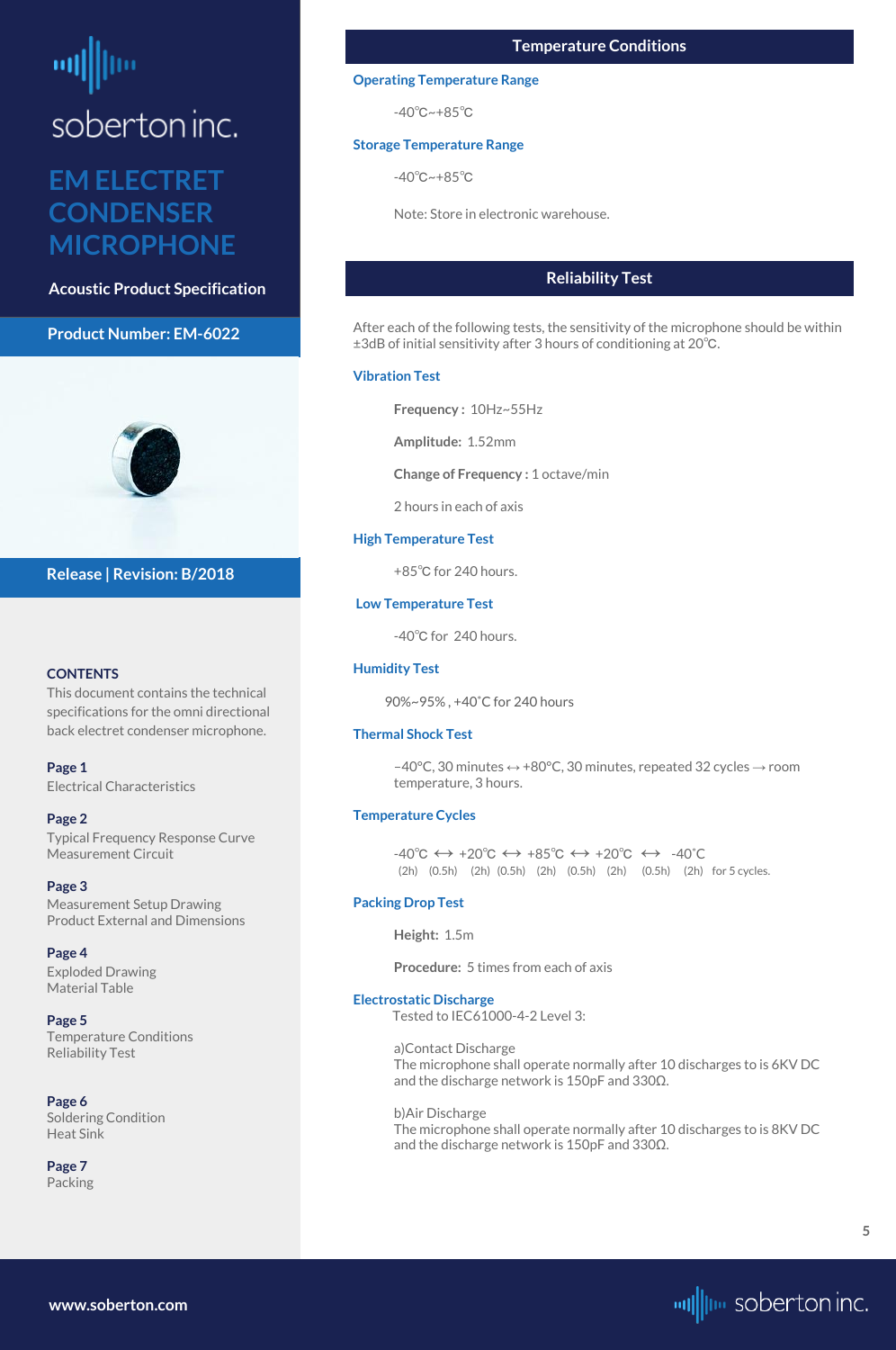# <span id="page-5-0"></span>soberton inc.

## **EM ELECTRET CONDENSER MICROPHONE**

**Acoustic Product Specification**

#### **Product Number: EM-6022**



#### **CONTENTS**

This document contains the technical specifications for the omni directional back electret condenser microphone.

**[Page 1](#page-0-0)** [Electrical Characteri](#page-0-0)stics

#### **[Page 2](#page-1-0)**

[Typical Frequency Response Curve](#page-1-0) [Measurement Circuit](#page-1-0)

#### **[Page 3](#page-2-0)**

[Measurement Setup Drawing](#page-2-0) [Product External and Dimensions](#page-2-0)

**[Page 4](#page-3-0)** [Exploded Drawing](#page-3-0)  [Material Table](#page-3-0)

**[Page 5](#page-4-0)** [Temperature Conditions](#page-4-0) [Reliability Test](#page-4-0)

**Page 6** Soldering Condition Heat Sink

**[Page](#page-6-0) 7** [Packing](#page-6-0)

#### **Release | Revision: B/2018**

**www.soberton.com**



#### **Heat Sink**

**6**

#### **Soldering Condition**

We suggest using anti-static welding machine which can control soldering temperature automatically.

Soldering temperature should be controlled under 320℃ and soldering time for each terminal should be 1~2 seconds.

Microphone should be fixed on the metal block (heat sink), which has high radiation effects, and heat sink shall contact with MIC tightly.

Microphone may easily be destroyed by the static electricity. The countermeasure for eliminating the static electricity shall be by grounding the worktable and operator.

Shape of heat sink



Shape of hole at fixed part